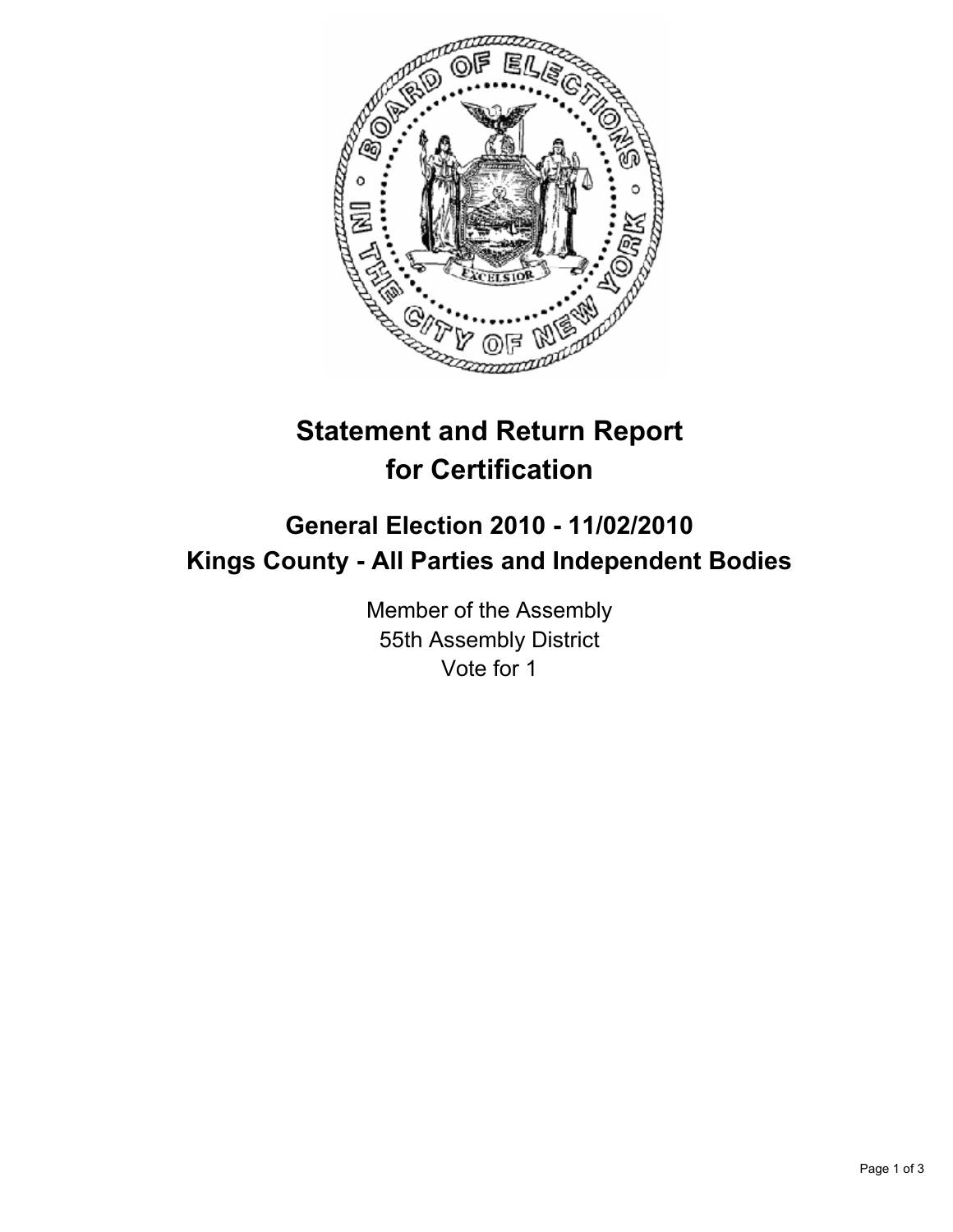

### **Assembly District 55**

| <b>PUBLIC COUNTER</b>                    | 17,166 |
|------------------------------------------|--------|
| <b>EMERGENCY</b>                         | 83     |
| ABSENTEE/MILITARY                        | 188    |
| <b>AFFIDAVIT</b>                         | 409    |
| <b>Total Ballots</b>                     | 17,859 |
| WILLIAM F BOYLAND JR. (DEMOCRATIC)       | 14,685 |
| ROBERT A MARSHALL (REPUBLICAN)           | 418    |
| ROBERT A MARSHALL (CONSERVATIVE)         | 125    |
| WILLIAM F BOYLAND JR. (WORKING FAMILIES) | 647    |
| <b>BALAK MILIK (WRITE-IN)</b>            | 1      |
| BILAK MALIK (WRITE-IN)                   | 1      |
| SEKOY MARTIN (WRITE-IN)                  | 1      |
| <b>Total Votes</b>                       | 15,878 |
| Unrecorded                               | 1.981  |